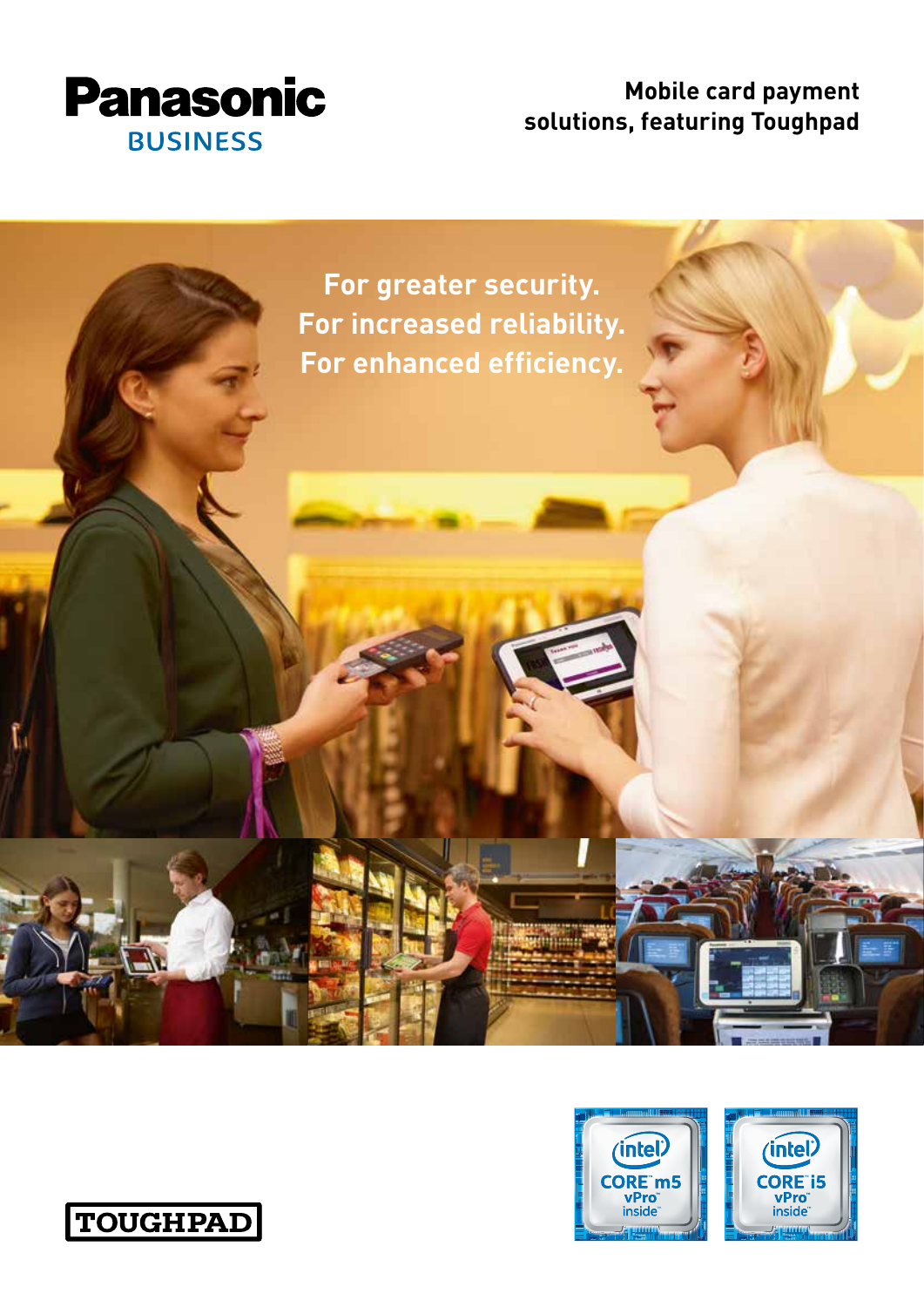## Real-world value from an industry expert



In aviation, retail and hospitality, mobile card payments need to be faster, more efficient, more reliable and more secure than ever before, Panasonic's mobile card payment solutions deliver real-world commercial value, and improved customer service.

Incorporating the renowned ruggedness and business-ready performance of the Toughpad tablet range, our solutions provide an intelligent link between a customer's card and the vendor's receipt of payment once the transaction is complete.



## WHAT CAN PANASONIC OFFER YOU?

- Card Payments-as-a-Service, with a fixed monthly processing fee, and no transaction fees (excluding Merchant Service Charges)
- Validated and approved with Windows and Android<sup>™</sup> Toughpad tablets
- Semi-integrated payment API available for retail and business applications
- All international credit and debit cards accepted
- Choice of wireless card payment terminals from leading vendors
- EMV and PCI compliant card readers, with magstripe, contact and contactless payments supported
- Future-proofed payment solutions (SRED compliant, P2PE capable)
- Single point of contact for all card payment queries, support and assistance

As one of the world's leading providers of business technology, with a long heritage in payment solutions, Panasonic has the global reach and proven expertise to deliver precisely what your customers need. Whether it's in a fast-paced quick service restaurant, on board an international flight, in the midst of a retail store or even at the scene of a breakdown, our solutions are ready to get to work, wherever they're needed.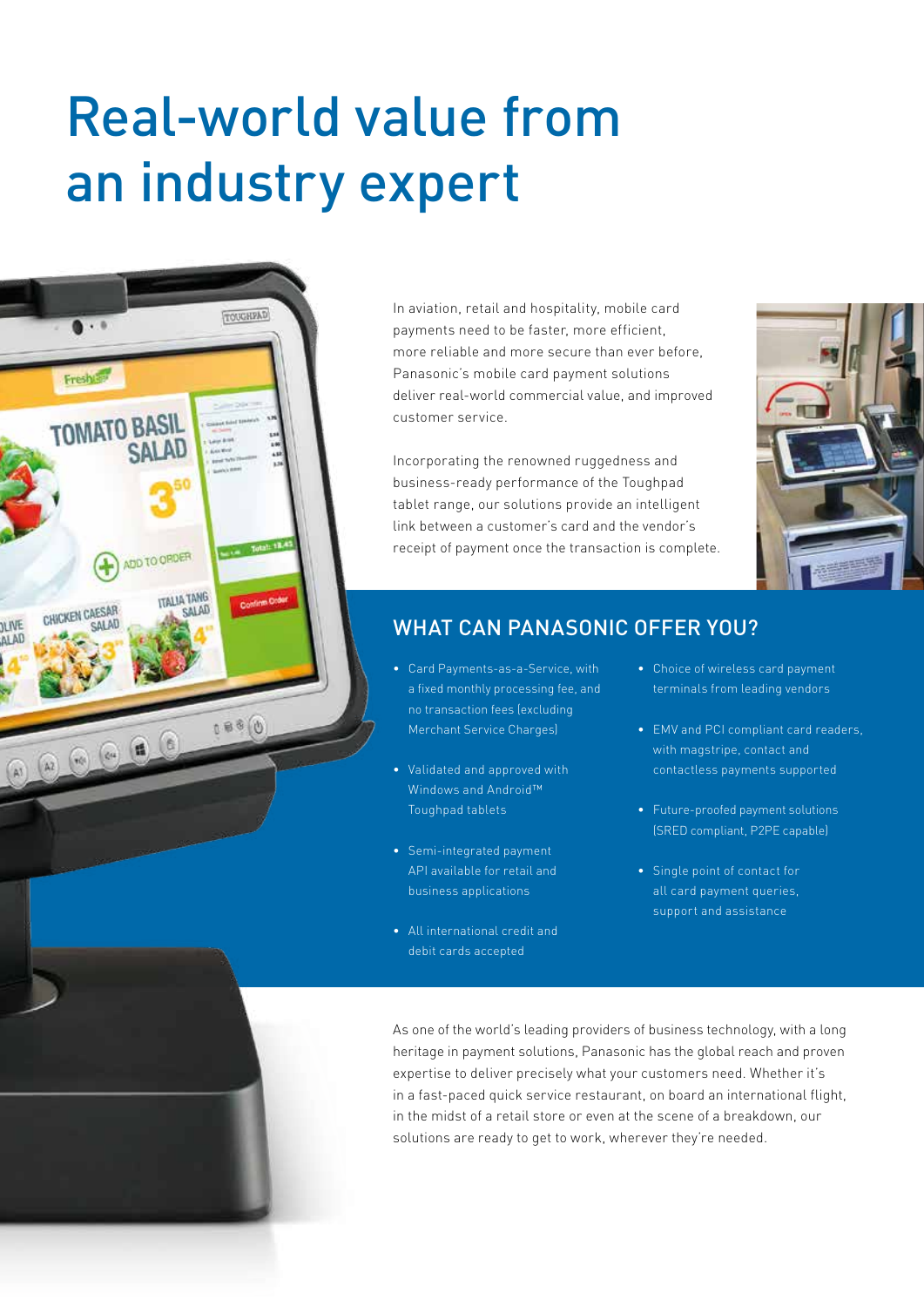## How the mobile PoS solution works



A cash register function or app runs on the chosen Toughpad – via Windows or Android.

Secure EMV card and PIN handling is provided by a Bluetooth-enabled card reader and/or PIN pad – the Toughpad connects via the installed payment client.

The Toughpad connects to the PoS server and payment gateway, by GPRS, 3G or WiFi. The payment is then authorised and settled by the relevant acquirer (bank).

Panasonic's solution provides huge pan-EU options, with the ability to connect to over 100 acquirers and many payment providers.





Toughpad FZ-G1 Windows 10 Pro tablet, with lightweight body and 10.1" high-brightness screen. Can be integrated with built-for-purpose POS cradle to improve customer service and save space.



Toughpad FZ-M1 Windows 10 Pro, 7" fanless tablet with sunlight readable display – its compact dimensions and outdoor capabilities mean it's perfectly suited to many payment applications, both in-store and further afield.



Toughpad FZ-B2 7" Android™ 6.0 Marshmallow tablet with five-finger multi-touch display, long battery life and wide range of connectivity options.



Toughpad FZ-F1/FZ-N1

4.7" Windows 10 IoT Mobile Enterprise (FZ-F1) and Android™ 5.1.1 (FZ-N1) tablets offer numerous unique features including an angled rear barcode reader to protect users from repetitive strain and enhance productivity.